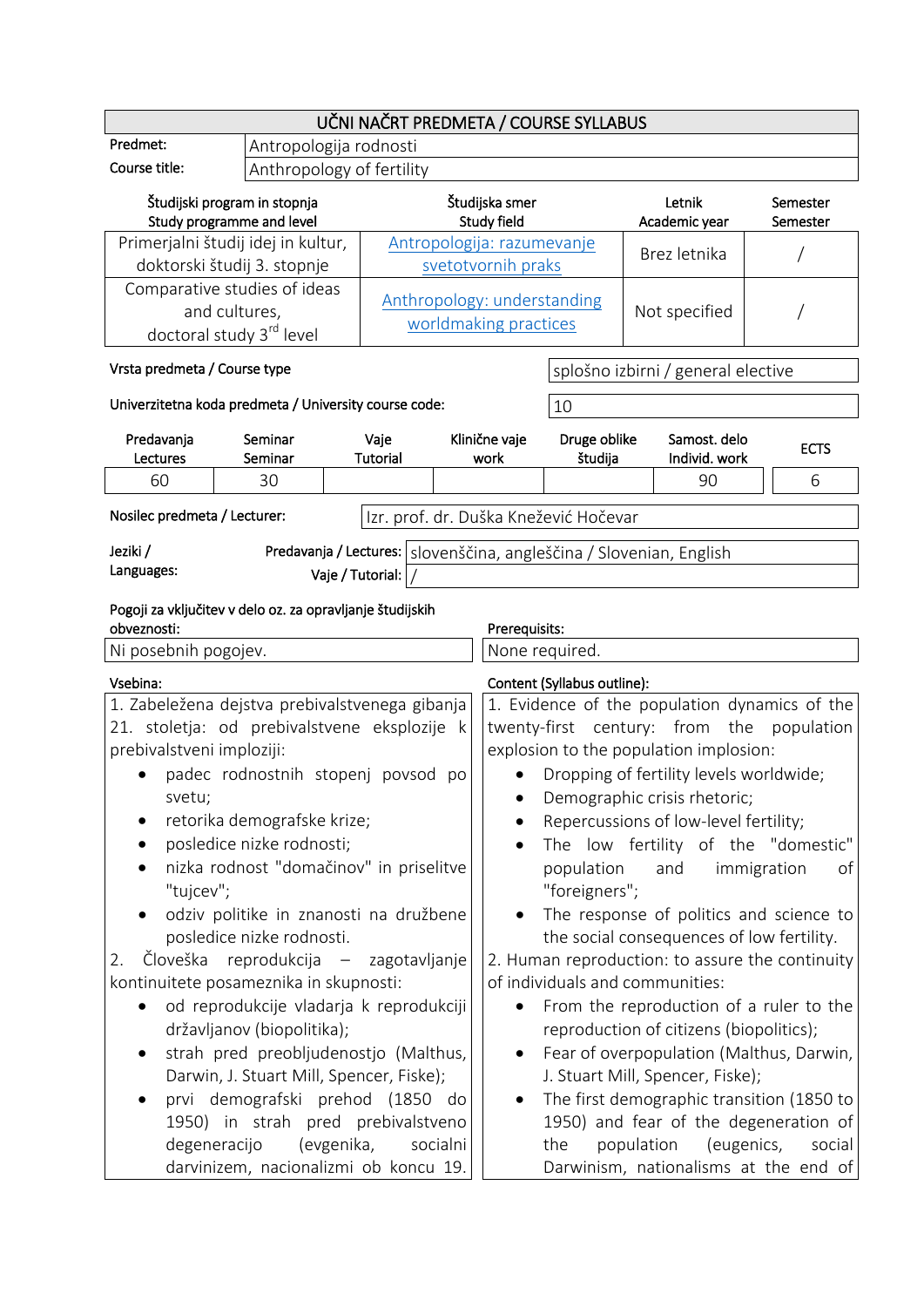| stoletja in kolonializem);                         | the nineteenth century, and colonialism);               |
|----------------------------------------------------|---------------------------------------------------------|
| ideološko<br>ozadje<br>oblikovanja<br>$\bullet$    | ideological<br>$\bullet$ The<br>background<br>of        |
| demografije kot znanstvene discipline;             | demography as a scientific discipline;                  |
| od opisa k analizi demografskega<br>$\bullet$      | · From description to<br>analysis<br>of<br>$\bullet$    |
| prehoda (Evropski rodnostni projekt                | demographic transition (the European                    |
| 1963-1979).                                        | Fertility Project, 1963-1979).                          |
| 3. Demografska antropologija ali demografija       | 3. Demographic anthropology or anthropology             |
| onstran številk:                                   | beyond the numbers:                                     |
| drugi demografski prehod (1965; padec<br>$\bullet$ | The second<br>demographic transition                    |
| rodnostnih<br>stopenj<br>pod<br>enostavno          | (1965; below replacement level fertility)               |
|                                                    |                                                         |
| obnovo prebivalstva) in večkulturna                | and multicultural Europe (immigration in                |
| Evropa (priselitve v šestdesetih letih 20.         | the 1960s);                                             |
| stoletja);                                         | Precursors<br>demographic<br>to<br>$\bullet$            |
| predhodniki demografske antropologije;             | anthropology;                                           |
| antropološka kritika evropocentričnih in<br>٠      | Anthropological critique of Eurocentric                 |
| predpostavk<br>evolucijskih<br>teorij              | evolutionary assumptions<br>and<br>of                   |
| demografskega prehoda;                             | demographic transition theories;                        |
| umestitev rodnosti: kultura, zgodovina,            | Situating fertility: toward a culture,                  |
| spol in oblast v reproduktivnem življenju          | history, gender, and power<br>in the                    |
| posameznika (celostna demografija ali              | reproductive life of the<br>individual                  |
| demografska antropologija).                        | (holistic demography or demographical                   |
| Antropološki pristopi<br>k preučevanju<br>4.       | anthropology).                                          |
| prebivalstvenega gibanja:                          | Anthropological approaches in<br>studying<br>4.         |
| institucionalizacija<br>antropološke               | population dynamics:                                    |
| demografije;                                       | Institutionalization of<br>anthropological<br>$\bullet$ |
| terenske<br>metode<br>antropološke                 | demography;                                             |
| demografije<br>kot<br>prispevek<br>(ne             | Fieldwork methods in anthropological<br>$\bullet$       |
| nadomestilo) k<br>demografskim                     | demography as a contribution to and not                 |
| metodam; "opazovati nepričakovano";                | replacement<br>of<br>demographic<br>a                   |
| prispevek antropoloških teorij in ne le            | $^{\prime\prime}$ to<br>methodology;<br>observe<br>the  |
| metod;                                             | unexpected";                                            |
| zgledi študij primerov.                            | The contribution of<br>anthropological                  |
| 5. Etnografije:                                    | theories and not only methods;                          |
|                                                    | Case studies.                                           |
| ideologije reprodukcije in "pravilna"              |                                                         |
| stališča o rojstvu in materinstvu;                 | 5. Ethnographies:                                       |
| med<br>materinstvo<br>tradicijo<br>in              | Ideologies of human reproduction and                    |
| modernostjo;                                       | "proper"<br>attitudes<br>birth<br>to<br>and             |
| zgledi<br>etnografij<br>"kolonialnih<br><i>in</i>  | maternity;                                              |
| postkolonialnih"<br>rodnostnega<br>praks           | Maternity<br>tradition<br>between<br>and                |
| vedenja;                                           | modernity;                                              |
| zgledi etnografij "evropskih"<br>praks             | Ethnographies<br>"colonial<br>on<br>and                 |
| rodnostnega vedenja.                               | postcolonial" experiences of fertility                  |
|                                                    | behaviour;                                              |
|                                                    | Ethnographies<br>of<br>the<br>"European"                |
|                                                    | practices of fertility behaviour.                       |
|                                                    |                                                         |
| Temeljni literatura in viri / Readings:            |                                                         |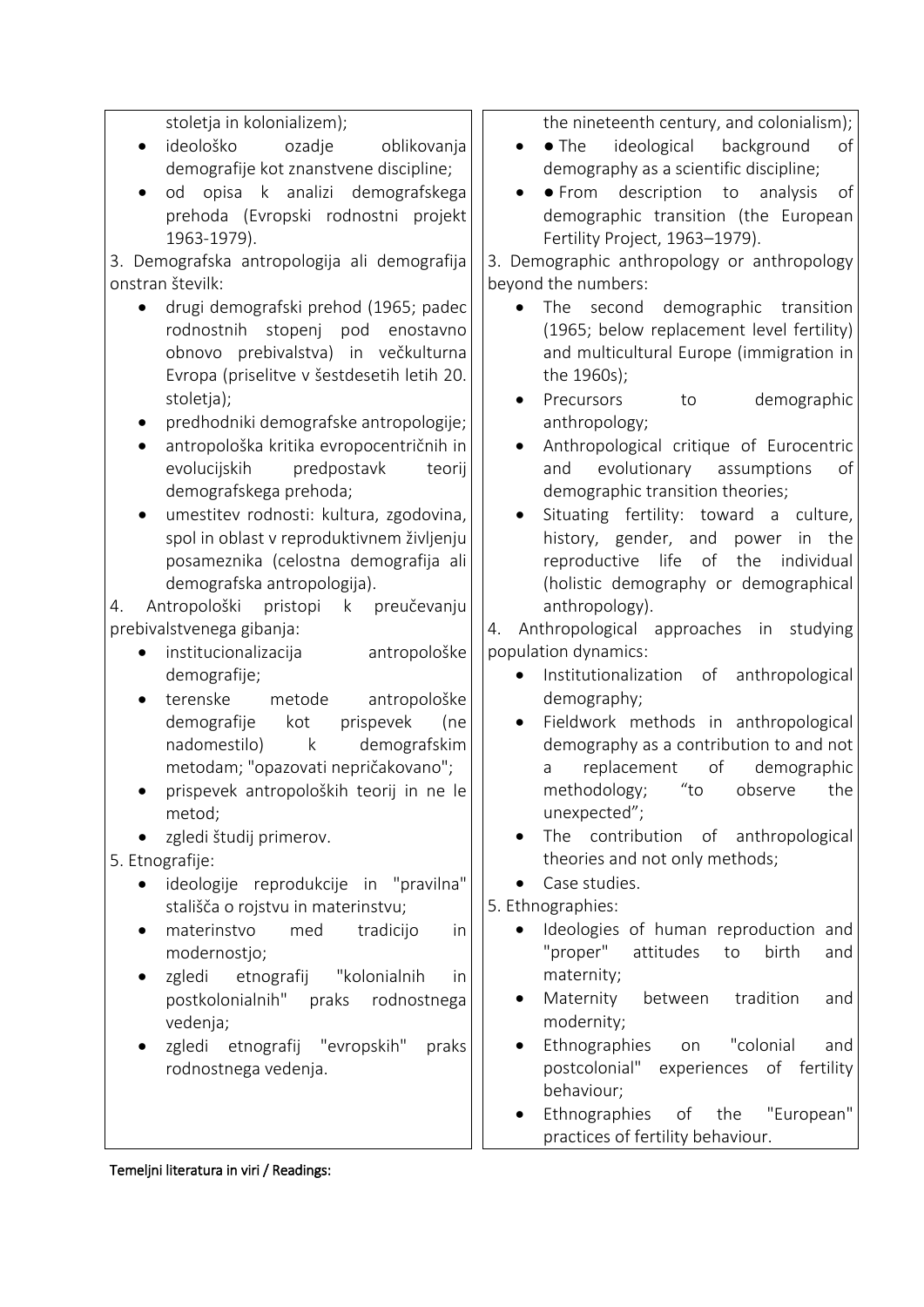- Kreager, Philip in Bochow, Astrid (eds.). 2017. Fertility, conjuncture, difference: anthropological approaches to the heterogeneity of modern fertility declines. Oxford, New York: Berghahn Book.
- Douglass, Carrie B. et al. 2005. "Introduction". In: C. B. Douglass (ed.). Barren States: The Population "Implosion" in Europe, Oxford and New York: Berg, pp. 1–28.
- Johnson-Hanks, Jennifer. 2008. Demographic transitions and modernity. Annual Review of Anthropology, 37: 301–15.
- Coleman, David. 2006. Immigration and Ethnic Change in Low-Fertility Countries: A Third Demographic Transition. Population and Development Review, 32 (3): 401–446.
- Gal Susan in Gail Kligman. 2000. The Politics of Gender After Socialism. A Comparative Historical Essay, Princeton, New Jersey: princeton Univ. Press. (Reproduction as Politics: 15- 21.)
- Greenhalgh, Susan. 1995. Anthropology theorizes reproduction: Integrating practice, political economic, and feminist perspectives. v: Greenhalgh, Susan, eds., Situating Fertility. Anthropology and demographic inquiry: 5-12.
- Van De Kaa, J. Dirk. 1987. Europe's Second Demographic Transition. Population Bulletin, 42(1): 3-44.
- Kertzer David I. in Tom Fricke. 1997. Toward an Anthropological Demography. v: Kertzer David I. in Tom Fricke, eds., Anthropological Demography. Toward a New Synthesis: 1-20.
- Kreager, Philip (1997). Population and Identity. In: D. I. Kertzer and T. Fricke (eds.). Anthropological Demography: Toward a New Synthesis, Chicago & London: The University of Chicago Press, pp. 139–174 (selected pp. 148–174).
- Greenhalgh, Susan. 1995. Anthropology theorizes reproduction: Integrating practice, political economic, and feminist perspectives. v: Greenhalgh, Susan, ed., Situating Fertility. Anthropology and demographic inquiry: 12-27.
- Basu, Alaka Malwade in Peter Aaby. 1998. Introduction: Approaches to Anthropological Demography. v: Alaka Malwade Basu in Peter Aaby, eds., The Methods and Uses of Anthropological Demography: 1-21.
- Bertaux, Sandrine (2011). Reproduce or perish? The artefact of the fertility concept and the French School of Demography. Historical Social Research, 36 (2): 120–139.
- Krause, Elizabeth L. (2006). Dangerous demographies and the scientific manufacture of fear. The Corner House, Briefing paper, 36.
- Melegh, Attila (2016). Unequal Exchanges and the Radicalization of Demographic Nationalism in Hungary. Intersections. East European Journal of Society and Politics, 2 (4): 87–108.
- Marchesi, Milena (2012). Reproducing Italians: contested biopolitics in the age of 'replacement anxiety'. Anthropology & Medicine, 19 (2): 171–188.

| Cilji in kompetence: |
|----------------------|
|----------------------|

## Objectives and competences:

Ker retorika demografske krize 21. stoletja s pomočjo metafor o "izumiranju razvitega sveta", "smrti naroda", "reproduktivni lenobi mladih" zakriva prepletanje državnih, narodnih, rasnih, etničnih, spolnih in razrednih interesov, bodo študentke in študenti skozi predstavitev kratkega historiata preučevanja rodnosti in izsledkov, zlasti etnografskih študij, vpeljani v kompleksno problematiko prebivalstvenega gibanja, tj. rodnosti, smrtnosti in migracij. Using sound metaphors about "dying out of the developed world", "the death of the nation", and the "reproductive laziness of the young generations", the rhetoric of the demographic crisis in the twenty-first century masks intertwined state, national, racial, ethnic, and class interests on the fertility issue. This course introduces students to the history of studying fertility as a constituent part of population dynamics: fertility, mortality, and migration. The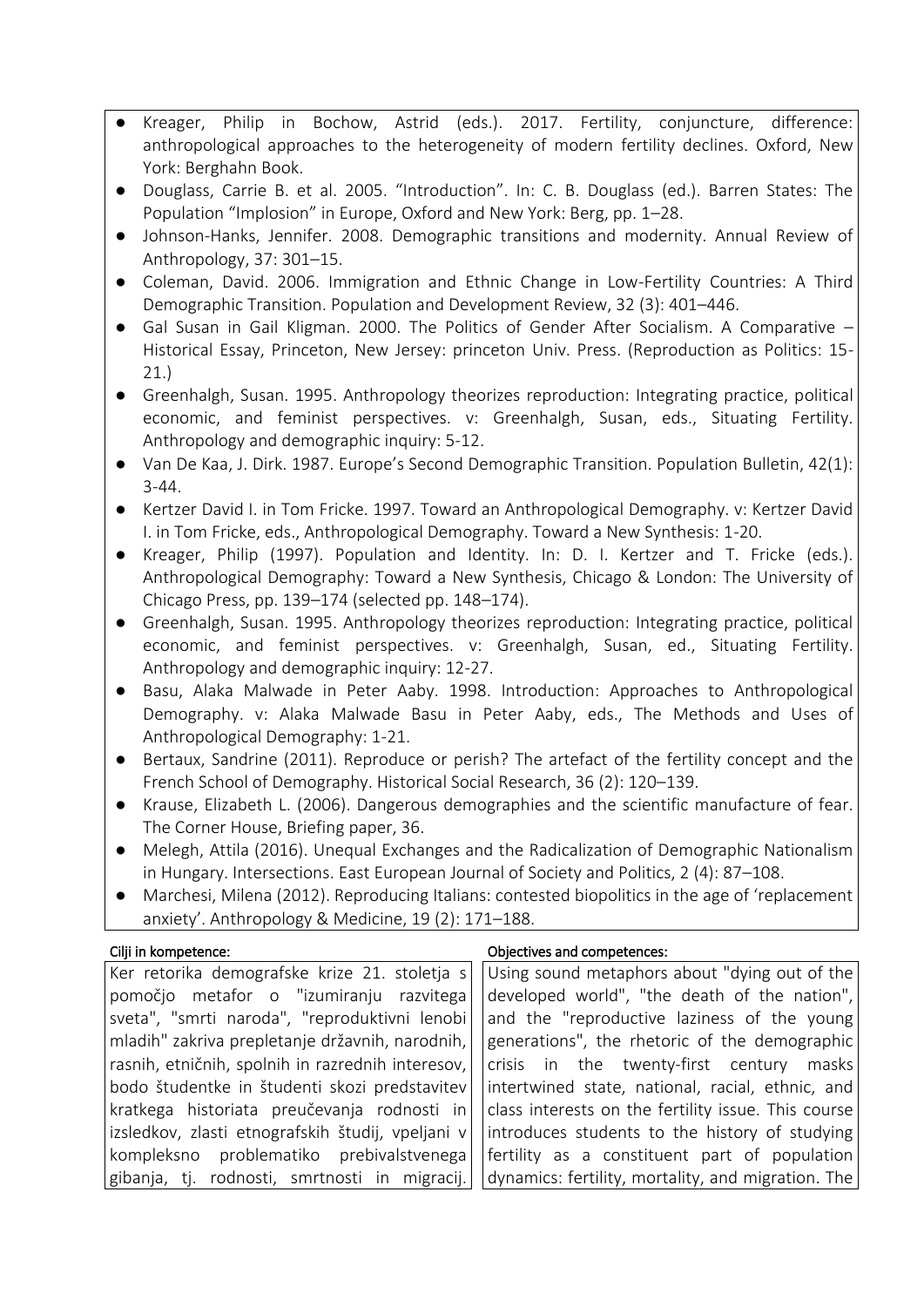| Slušateljice in slušatelji bodo pridobili bolj<br>poglobljena znanja in vpoglede v presoje in<br>pristope demografske antropologije, ki se<br>vedno bolj uveljavlja prav s presojo teoretično-<br>metodoloških<br>pomanjkljivosti<br>obsežnih<br>empiričnih raziskav. | students obtain insight into the theories and<br>methodologies of demographical anthropology<br>in the context of mainstream demographic<br>approaches.                                        |  |  |
|-----------------------------------------------------------------------------------------------------------------------------------------------------------------------------------------------------------------------------------------------------------------------|------------------------------------------------------------------------------------------------------------------------------------------------------------------------------------------------|--|--|
| Predvideni študijski rezultati:                                                                                                                                                                                                                                       | Intended learning outcomes:                                                                                                                                                                    |  |  |
| Razumevanje                                                                                                                                                                                                                                                           | Understanding of                                                                                                                                                                               |  |  |
| prebivalstvene<br>problematike<br>t.i.<br>od<br>teoretizacij Malthusa dalje;                                                                                                                                                                                          | 'population issue'<br>since the<br>Malthus's<br>$\bullet$<br>theorization;                                                                                                                     |  |  |
| teoretizacij t.i. prvega, drugega in tretjega<br>$\bullet$<br>demografskega prehoda in njihove kritike;<br>antropoloških konceptov in teoretizacij<br>$\bullet$<br>demografskega diskurza;                                                                            | theorization of the first, second and third<br>$\bullet$<br>demographic transition and their critiques;<br>anthropological concepts and theorization of<br>$\bullet$<br>demographic discourse; |  |  |
| antropološke pristope in<br>metodologije<br>preučevanja<br>vsebin,<br>povezanih<br>S<br>prebivalstvenim gibanjem                                                                                                                                                      | anthropological<br>approaches<br>and<br>$\bullet$<br>methodologies of studying themes related<br>to population dynamics                                                                        |  |  |
| Metode poučevanja in učenja:                                                                                                                                                                                                                                          | Learning and teaching methods:                                                                                                                                                                 |  |  |
| Oblike dela:                                                                                                                                                                                                                                                          | Types of learning/teaching:                                                                                                                                                                    |  |  |
| ⊠Frontalna oblika poučevanja                                                                                                                                                                                                                                          | ⊠Frontal teaching                                                                                                                                                                              |  |  |
| □Delo v manjših skupinah oz. v dvojicah                                                                                                                                                                                                                               | $\square$ Work in smaller groups or pair work                                                                                                                                                  |  |  |
| ⊠Samostojno delo študentov                                                                                                                                                                                                                                            | ⊠Independent students work                                                                                                                                                                     |  |  |
| ⊠e-izobraževanje                                                                                                                                                                                                                                                      | $\boxtimes$ e-learning                                                                                                                                                                         |  |  |
| Metode (načini) dela:                                                                                                                                                                                                                                                 | Teaching methods:                                                                                                                                                                              |  |  |
| $\boxtimes$ Razlaga                                                                                                                                                                                                                                                   | ⊠Explanation                                                                                                                                                                                   |  |  |
| ⊠Razgovor/ diskusija/debata                                                                                                                                                                                                                                           | ⊠Conversation/discussion/debate                                                                                                                                                                |  |  |
| ⊠Delo z besedilom                                                                                                                                                                                                                                                     | ⊠Work with texts                                                                                                                                                                               |  |  |
| □ Proučevanje primera                                                                                                                                                                                                                                                 | $\Box$ Case studies                                                                                                                                                                            |  |  |
| $\Box$ Igra vlog                                                                                                                                                                                                                                                      | $\Box$ Roleplay                                                                                                                                                                                |  |  |
| □Druge vrste nastopov študentov                                                                                                                                                                                                                                       | □Different presentation                                                                                                                                                                        |  |  |
| □Reševanje nalog                                                                                                                                                                                                                                                      | $\square$ Solving exercises                                                                                                                                                                    |  |  |
| □"Terenske vaje" (npr. obiski podjetij)                                                                                                                                                                                                                               | $\Box$ Field work (e.g. company visits)                                                                                                                                                        |  |  |
| □Vključevanje gostov iz prakse                                                                                                                                                                                                                                        | $\Box$ Inviting guests from companies                                                                                                                                                          |  |  |

| Delež (v %) / |  |
|---------------|--|
| Weight (in %) |  |

## Assessment:

| inacini ocenjevanja:            | Weight (in %) | Assessment:                      |
|---------------------------------|---------------|----------------------------------|
| Krajši pisni izdelki            | 20            | Short written assignments        |
| Daljši pisni izdelki            |               | Long written assignments         |
| Javni nastop ali predstavitev   | 20            | Presentations                    |
| Končno ocenjevanje (pisni/ustni | 60            | Final examination (written/oral) |
| izpit)                          |               |                                  |
| Drugo                           |               | Other                            |
|                                 |               |                                  |

## Reference nosilca / Lecturer's references:

Načini ocenjevanja:

izpit)

• Cukut Krilić, Sanja, Černič Istenič, Majda, Knežević Hočevar, Duška. 2019. Work-life balance among early career researchers in six European countries. V: Murgia, Annalisa (ur.). Gender and precarious research careers: a comparative analysis, (Routledge research in gender and society,